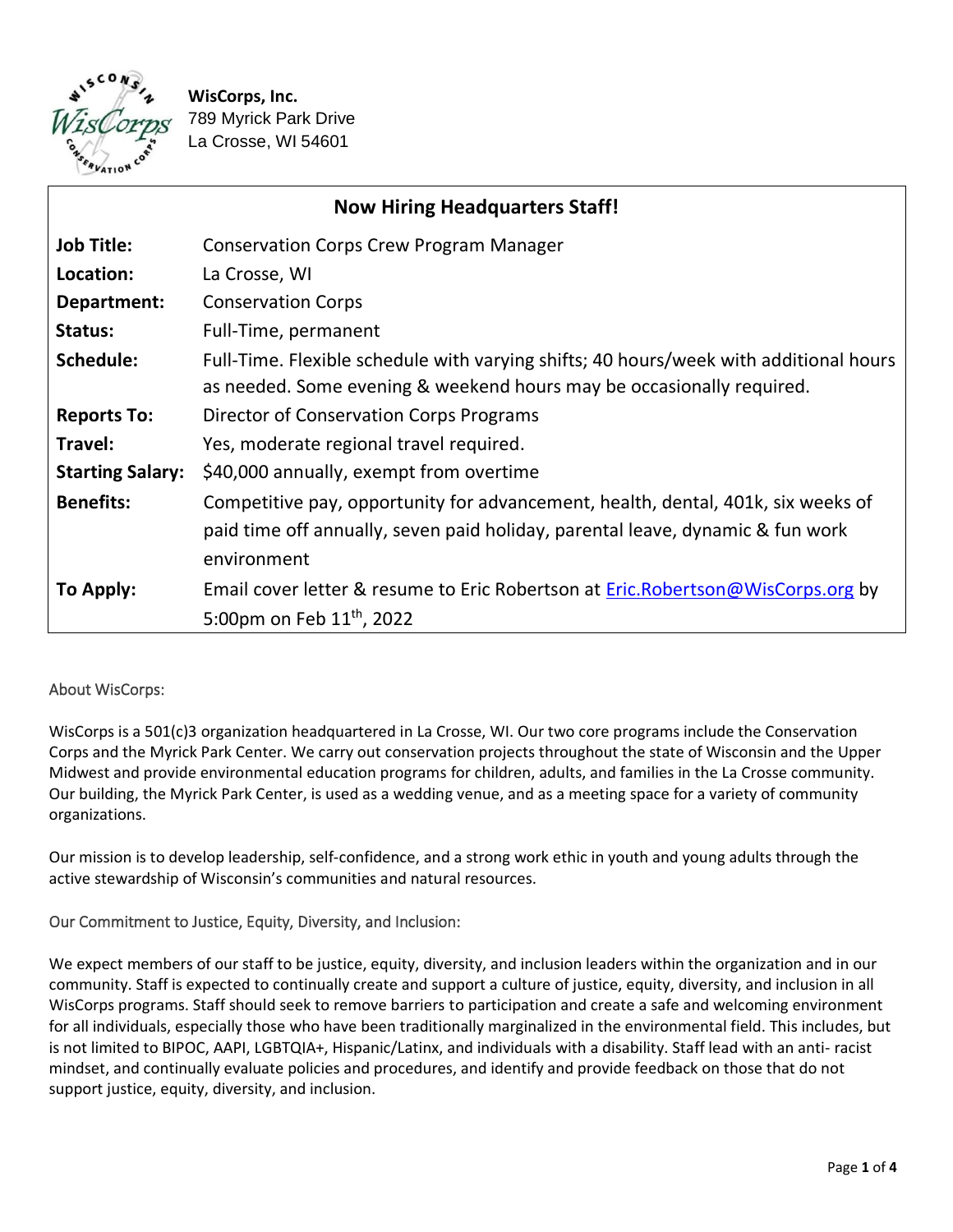## **Position Overview:**

The Conservation Corps Crew Program Manager reports to the Director of Conservation Corps Programs and is responsible for the leadership, management and oversight of the Conservation Corps Crew program. Performing as lead representative for specific WisCorps agreements and partnerships, the Conservation Corps Crew Program Manager guides projects through their lifecycle; ensures member, partners and programmatic and compliance needs are met; provides WisCorps management (including risk management) and supervision of Field Coordinators, Crew Leads and Crew Members; oversees crew project logistics and program budget monitoring; collaborates with partners on program evolution. You will be a driver for the program's sustainability and growth into new areas of Wisconsin and a catalyst for creating equitable, diverse and inclusive culture within the program and the WisCorps organization as a whole.

WisCorps Conservation Corps Crew Program Manager (CPM) position is full-time permanent based out of the La Crosse, WI headquarters and will travel throughout Wisconsin, as well as occasional trips to Michigan and Indiana. The CPM is directly responsible for three Field Coordinators who are responsible for supervising Crew Leaders as well as supporting 2-3 field crews. WisCorps expects to run as many as seven simultaneous conservation crews during the 2022 field season. The CPM will be ultimately responsible for crew project preparation, implementation and reporting by way of the three Field Coordinators. The position will ensure WisCorps crews are fully prepared, trained and equipped with the appropriate project supplies/tools, transportation and equipment throughout the length of each field season. The position will work directly with each Field Coordinator and project partner to ensure crew safety, high quality work, positive crew community. The CPM must be comfortable with physical labor and long days (including some nights/weekends) in outdoor & unpredictable conditions. Extensive travel and periodic overnights will be required throughout the course of each field season.

The CPM is responsible for providing administrative support to the Director of Conservation Corps Programs as well as a liaison with all program project partners. The position will oversee the Conservation Corps Crew programs, policies and procedures, and office systems. The person will perform duties to provide administrative support for any range of office functions and program facilitation.

**Conservation Corps Crew Program Manager Responsibilities:** 

- Management & Supervisory Duties
	- $\circ$  Serve as the Program Manager for the Conservation Corps Crew department
	- $\circ$  Oversee three Field Coordinators, one operations manager and up to seven crews, which includes being on call during non-work hours to respond to crew emergencies or incidents
	- $\circ$  Perform regular site visits and evaluations of project sites, Field Coordinators, Crew Leaders, and Crew Member experience
	- o Hire, train, supervise, and evaluate current and future Conservation Corps Crew staff, including Field Coordinators and Operations Managers
	- o Work with the Marketing & Recruitment Department to develop recruitment plans, help to ensure a diverse pool of applicants, and oversee the hiring of field staff, crew members, and crew leaders
	- $\circ$  Promote an environment of collaboration, effective communication, timely feedback, and continual improvement within the program
	- o Facilitate regular Conservation Corps Crew Program meetings
	- o Ensure that policies and procedures are followed and address discipline issues when necessary
	- o Facilitate any corrective action for Field Coordinators and keep appropriate records
- Programmatic Duties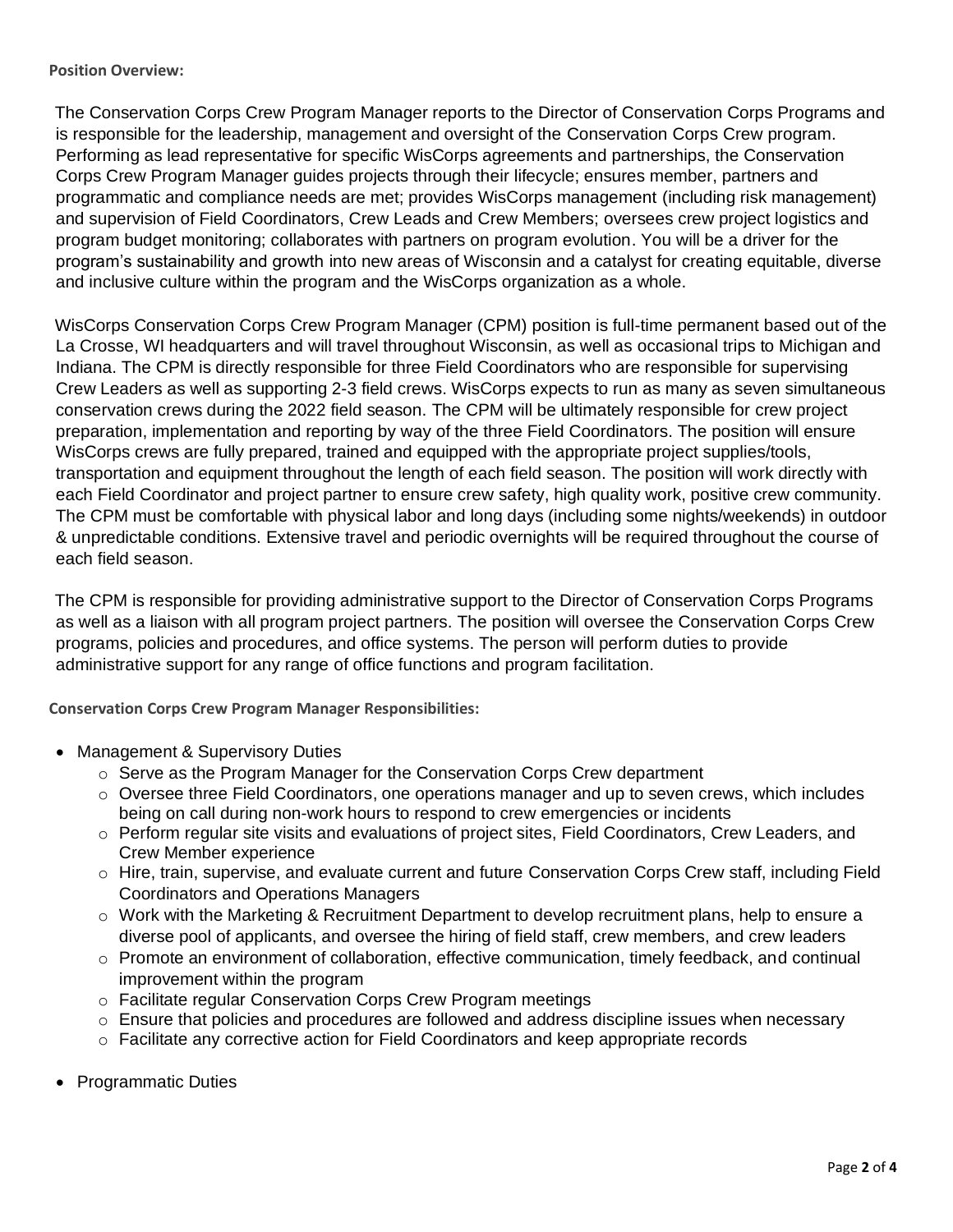- $\circ$  Oversee the management and implementation of WisCorps conservation crews, community crews, & disaster response crews (Includes the oversight of a project itinerary, regular site visits and assisting with communication before, during, and after the project)
- o Ensure that the Conservation Corps Crew Program provides both a positive experience for participants and high-quality work for project partners
- o Actively observe, seek, and evaluate feedback from crew members, crew leaders, staff, and project partners and use gathered data to continually improve the program
- o Represent WisCorps at conferences, community, and recruitment events
- $\circ$  Regularly visit crews and staff in the field to build rapport and get hands-on with the program on the ground – use firsthand knowledge to inform decision making
- **Training Duties** 
	- o Assist with the design and implementation of an engaging, inclusive, and effective training curriculum for the Conservation Corps Crew program, including equity, diversity, & inclusion, crew management, technical skills, and risk management
	- o Create and maintain written training resources, visuals, and standard training procedures
	- $\circ$  Lead and support training committees for seasonal training, delegate training responsibilities, and ensure successful seasonal training for field staff, crew leaders, and crew members
	- $\circ$  Be an active presence at field staff, crew leader, and crew member training and orientations
	- $\circ$  Identify inefficiencies and challenges within the Conservation Corps Crew program and create training to address as needed
	- $\circ$  Mentor Field Coordinators on creating an inclusive and functional crew community
	- $\circ$  Be able to identify the different learning styles of individual field staff, crew leaders, and crew members and effectively adapt training as needed
- Risk Management & Safety Duties
	- o Maintain a work environment that is both physically and emotionally safe
	- o Ensure compliance with OSHA safety standards and all state and local worker protection laws
	- $\circ$  Create a culture where risk management practices are written, trained, followed, evaluated, and refined
	- $\circ$  Maintain appropriate certifications for self and staff (e.g., pesticide applicator, chainsaw, First Aid/CPR)
	- $\circ$  Manage the on-call system and support on-call staff as needed or during incidents
- Projects and Logistics Duties
	- $\circ$  Oversee the planning, scheduling, implementation, and evaluation of all Conservation Corps Crew fee-for-service projects
	- o Actively develop relationships with potential project sponsors, agency partners, and community organizations
	- $\circ$  Develop and maintain relationships with federal, tribal, state, and local government agencies
	- $\circ$  Work closely with department staff to oversee Conservation Corps Crew purchasing, fleet vehicles, trailers, tools, equipment, supplies, crew logistics, and facilities
- Financial & Administrative Duties
	- $\circ$  Implement tracking and reporting systems for program and project outcomes
	- $\circ$  Collaborate with the Director of Conservation Corps Programs to develop and comply with annual budget targets
	- o Work with Director of Conservation Corps Programs to identify and secure new funding sources to support the department and to ensure grant compliance and timely reporting